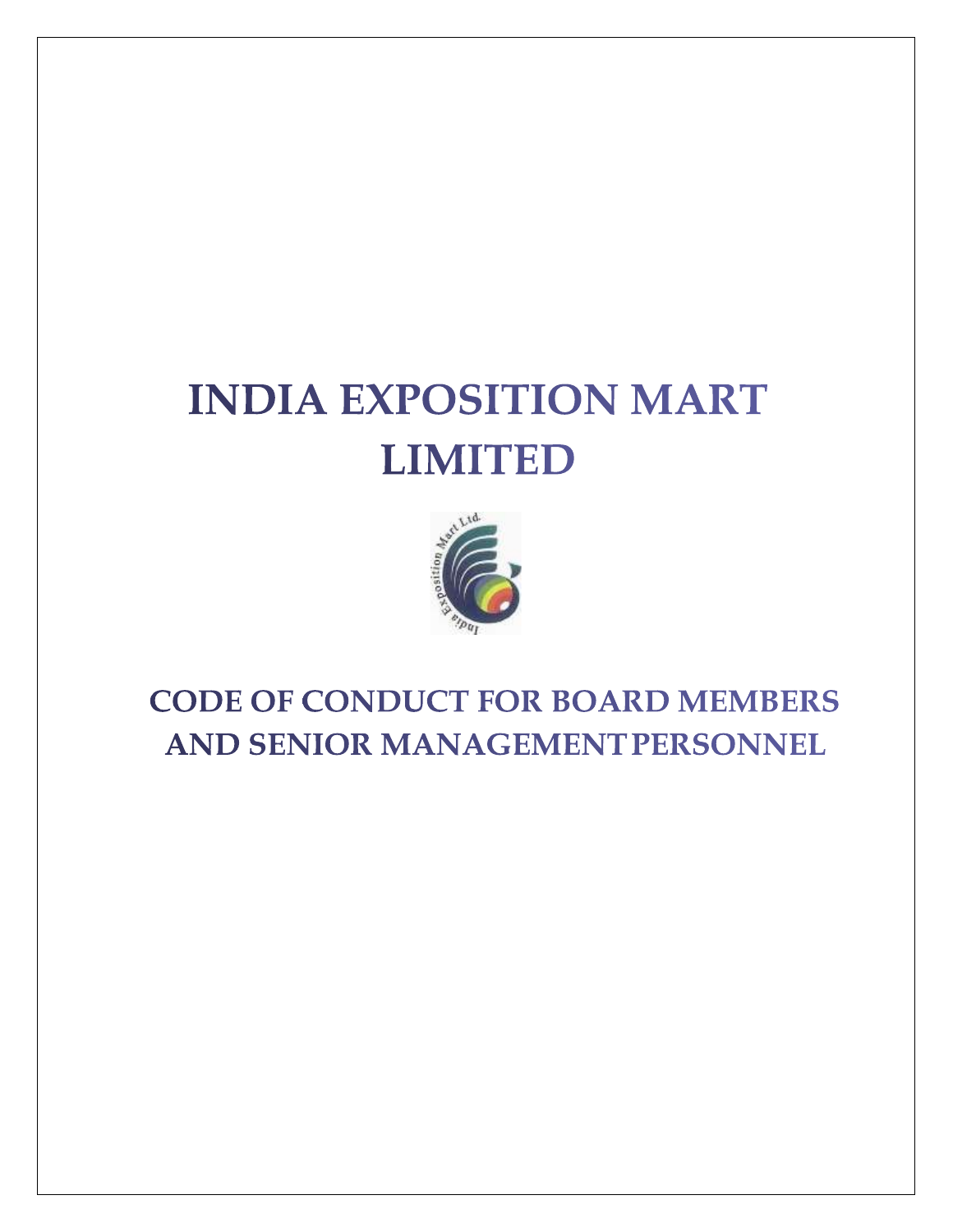

# **1. THE CODE- PURPOSE**

The code shall be called as the "Code of Conduct For Board Members And Senior Management Personnel" of India Exposition Mart Ltd ("IEML").

The purpose of this Code is to enhance integrity, ethics, transparency in governance of the Company and to strengthen the trust and confidence laid by the shareholders and other stakeholders in the Management of the Company.

The Directors and Senior Management Personnel of the company are required to acquaint themselves with this Code and further understand, observe, comply with and uphold the provisions of this Code and the standards laid down hereunder in their day to day working.

#### **2. APPLICABILITY OF THE CODE:**

This Code applies to the Board of directors of the Company and the senior management personnel of the Company.

#### **3. DEFINITIONS AND INTERPRETATION**

In this Code, unless repugnant to the meaning or context thereof, the following expressions, wherever used in this code, shall have the meaning assigned to them below:

- 'Company' shall mean "India Exposition Mart Limited"
- 'Board of directors' (Board) shall mean all the Directors of the Company including non-official part time directors i.e. Independent Directors
- 'Independent Directors' shall mean the Board members as defined under Section 2(47) read with 149(5) of the Companies Act, 2013.
- 'Senior Management Personnel' shall mean one level below the executive directors and functional heads
- 'Relative' shall mean 'relative' as defined in Section 2(77) of the Companies Act, 2013 read with The Companies (Specification of definitions details) Rules, 2014

# **4. PRINCIPLES**

The Directors and Senior Management Personnel must act in good faith and in such manner as they reasonably believe to be in the best interests of the Company. The Directors and Senior Management Personnel shall: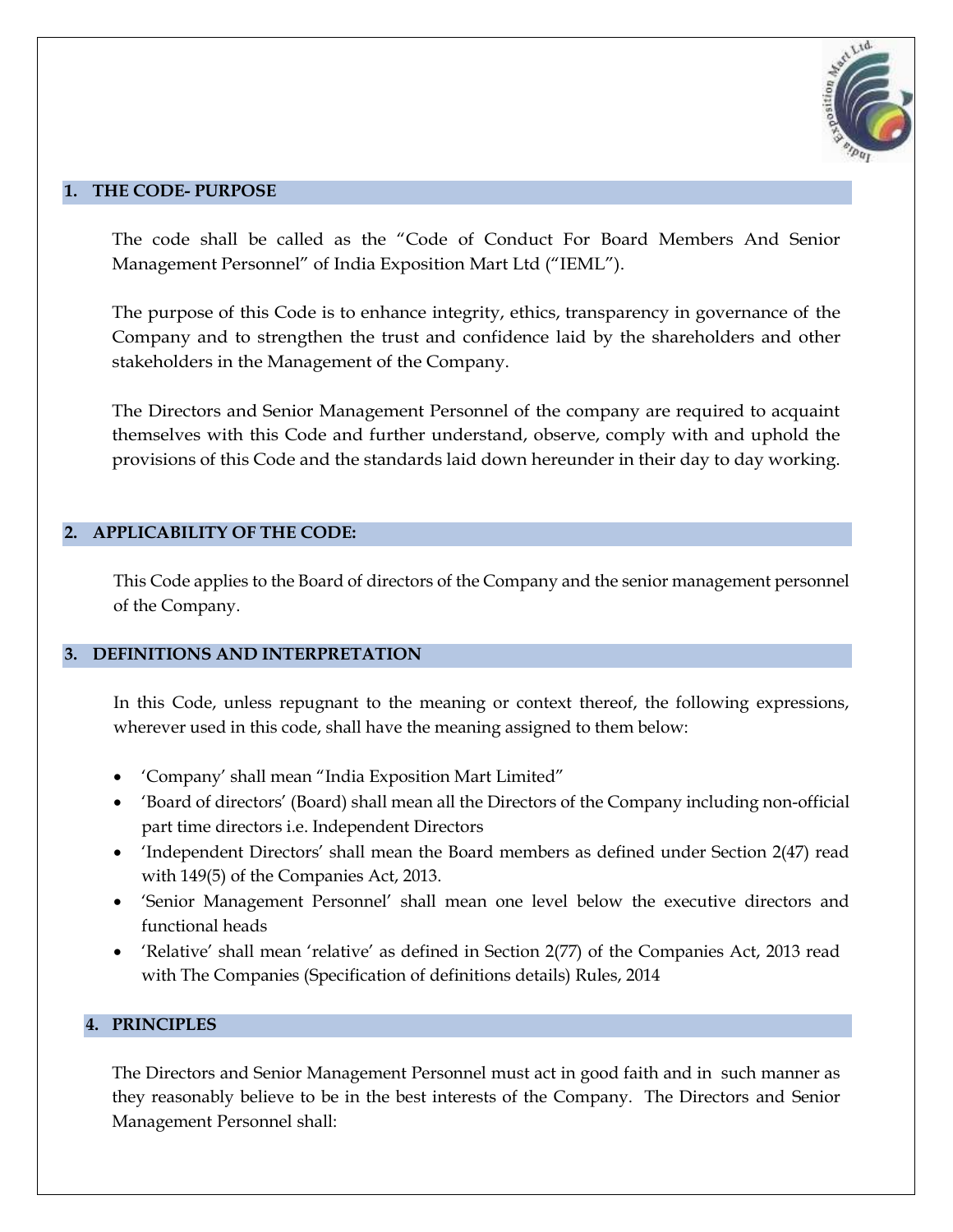

- $\triangleright$  comply with all applicable laws, regulations, confidentiality obligations andother corporate policies, of the Company.
- ➢ follow all policies, procedures and internal control systems of the Company.
- ➢ act honestly, in good faith and in the best interests of the Company.

# **5. CODE OF CONDUCT**

The Board and Senior Management Personnel of the Company should:

- Demonstrate the highest standards of integrity, business ethics, and corporate governance.
- Perform their roles with competence, diligence, in good faith and in the best interests of the Company.
- Conduct in a professional, courteous, and respectful manner and not take improper advantage of their position
- Provide expertise and experience in their areas of specialization and share learning's at the meetings of the Board in the best interest of the Company and its stakeholders. They should guide the Company's management in the 'right' direction based on their experience and judgment.
- Give careful and independent consideration to the affairs of the Company and all documents placed before them to satisfy themselves with the soundness of key decisions taken by the Management. They should call for additional information, where necessary, for making such judgements.
- Not engage in any business, relationship or any activity which detrimentally conflicts with the interest of the Company or bring discredit to it. Any situation that creates a conflict of interest between personal interests and the Company and its stakeholders' interests must be avoided at all costs.
- Avoid conducting business on behalf of the Company except with the prior approval of the Board with (a) a relative (b) a Private Limited Company in which he or his relative is a Member or a Director (c) a Public Limited Company in which he along with his relative holds more than two per cent of its paid-up share capital; and (d) with a firm in which he or his relative is a partner;
- Follow all the guidelines put forth in the Code of Conduct for Prevention of Insider Trading.
- Not commit any offences involving moral turpitude or any act contrary to law or opposed to the public policy.
- Abide by, adopt and promote anti-bribery and anticorruption related practices in the organisation.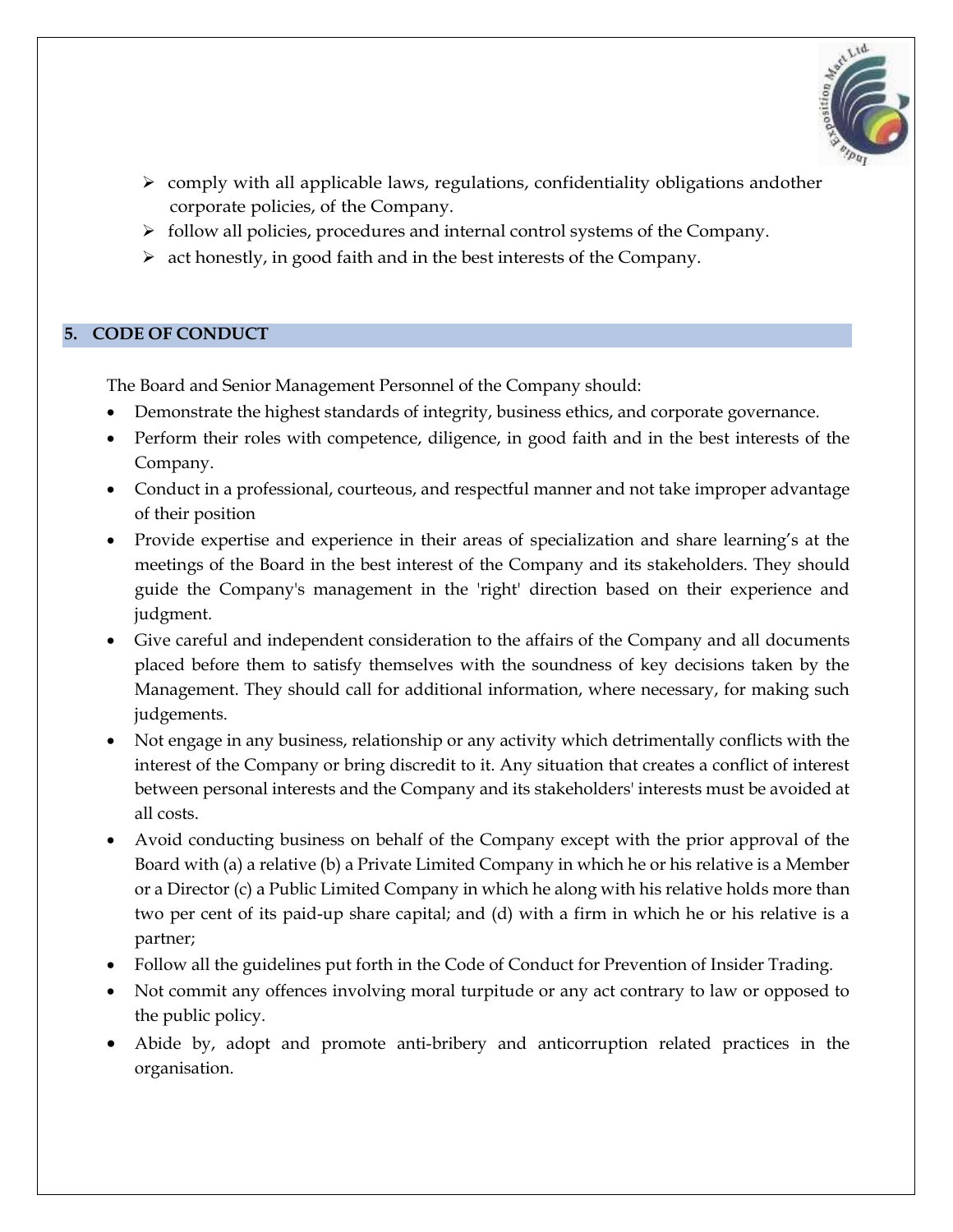

#### **6. DUTIES OF INDEPENDENT DIRECTORS:**

The independent directors shall:

- Undertake appropriate induction and regularly update and refresh their skills, knowledge and familiarity with the Company;
- seek appropriate clarification or amplification of information and, where necessary, take and follow appropriate professional advice and opinion of outside experts at the expense of the Company;
- strive to attend all meetings of the Board and of the committees of the Board, which the independent director(s) is a member of;
- participate constructively and actively in the committees of the Board in which they are chairpersons or members;
- strive to attend the general meetings of the Company;
- where they have concerns about the running of the Company or a proposed action, ensure that these are addressed by the Board and, to the extent that they are not resolved, insist that their concerns are recorded in the minutes of the meeting of Board and Committee meetings;
- keep themselves well informed about the Company and the external environment in which it operates;
- not to unfairly obstruct the functioning of an otherwise proper the Board or committees of the Board;
- pay sufficient attention and ensure that adequate deliberations are held before approving related party transactions and assure themselves that the same are in the interest of the Company;
- ascertain and ensure that the Company has an adequate and functional Vigil Mechanism / Whistle Blower Policy and to ensure that the interests of a person who uses such mechanism are not prejudicially affected on account of such use;
- report concerns about unethical behavior, actual or suspected fraud or violation of the Company's code of conduct or ethics policy, if any;
- acting within his/her authority, assist in protecting the legitimate interests of the Company, shareholders and its employees; and
- not disclose confidential information, including commercial secrets, technologies, advertising and sales promotion plans, unpublished price sensitive information, unless such disclosure is expressly approved by the Board or required by law.

# **7. MAINTAIN HONESTY AND INTEGRITY**

The Directors and Senior Management Personnel always will ensure honesty, integrity and fairness while acting on behalf of the Company as well as on their own behalf.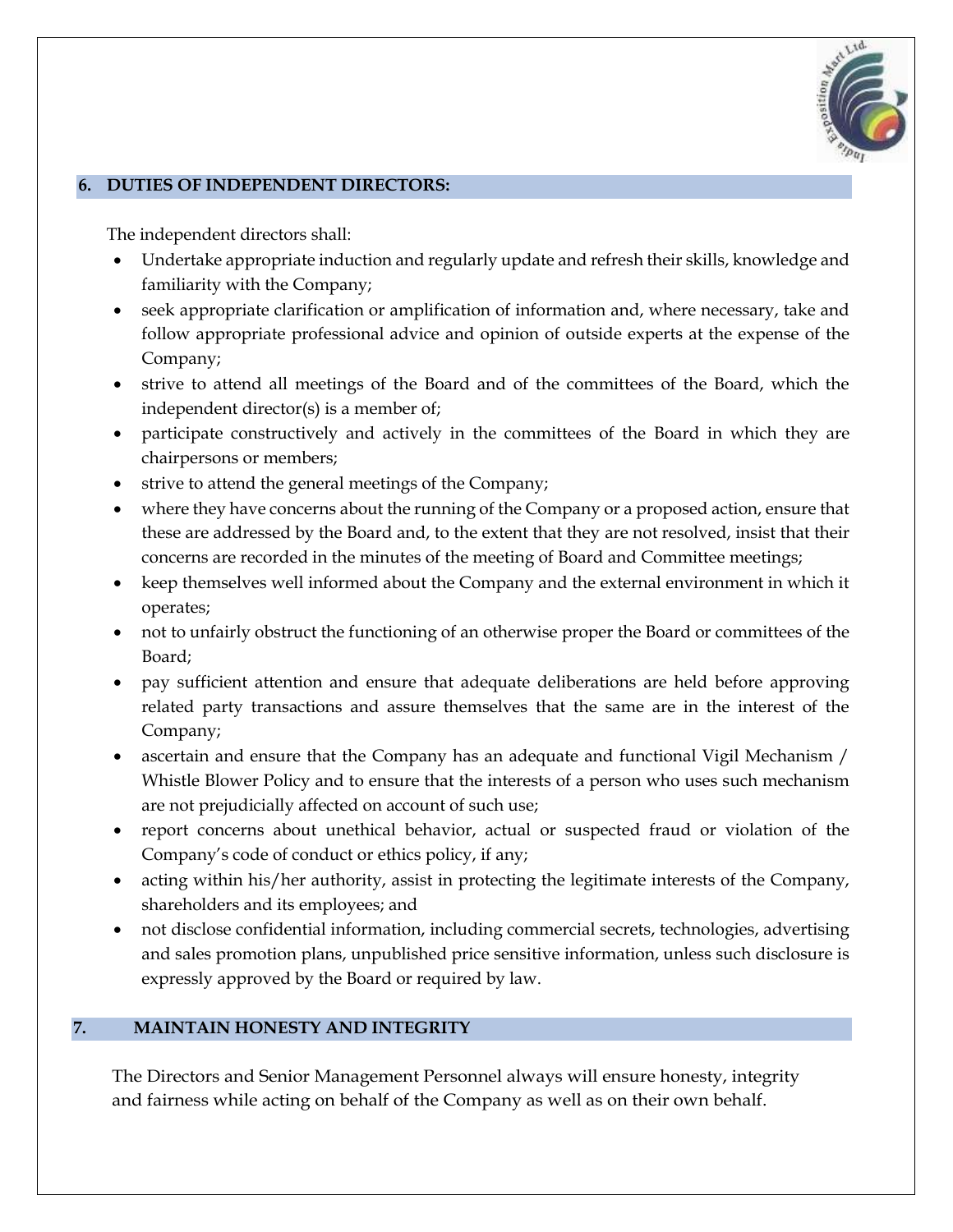

All their actions will be in good faith of the company and will act responsibly, with due care, competence, and diligence, without sacrificing their independent judgement. Moreover, they will fulfil their fiduciary obligations to the Company and its shareholders.

# **8. PROPERTY OF THE COMPANY**

Each Director and Senior Management Personnel should endeavor to ensure that theyuse the Company's assets, proprietary information, and resources only for legitimate business purpose of the Company and not for personal gains and take care of the same as the man of general prudence would do has it been his own property.

# **9. CONFIDENTIALITY OF INFORMATION**

The confidentiality of information entrusted with the Directors and Senior Management Personnel shall in all circumstances be maintained by them in carrying out their duties and responsibilities. The matters discussed at the Board/ Committee Meetings must not be disclosed outside. All such confidential information and proprietary information shall not be inappropriately used or disclosed to any person for personal gain or advantage of any Director and Senior Management Personnel. Aforesaid obligations shall apply not only during the tenure of the Director in the company, batalso after until such information becomes public.

#### **10. CONFLICT OF INTEREST**

The Directors and Senior Management Personnel of the Company should not enter any transaction or engage in any practice, directly or indirectly, that would tend to influence him/her to act in any manner other than in the best interests of the Company.Every Director and Senior Management Personnel should make a full disclosure to the Board of any transaction that they reasonably expect, could give rise to actual conflict ofinterest with the Company and seek Board authorization to pursue such transaction.

# **11. EQUAL OPPORTUNITIES**

All the Directors and Senior Management Personnel shall endeavor to provide equal opportunities to all employees and aspirants for employment in the Company irrespective of gender, caste, religion, race or color, merit being the sole differentiating factor. The Directors and Senior Management Personnel shall prevent and redresssexual harassment at workplace and institute good employment practices.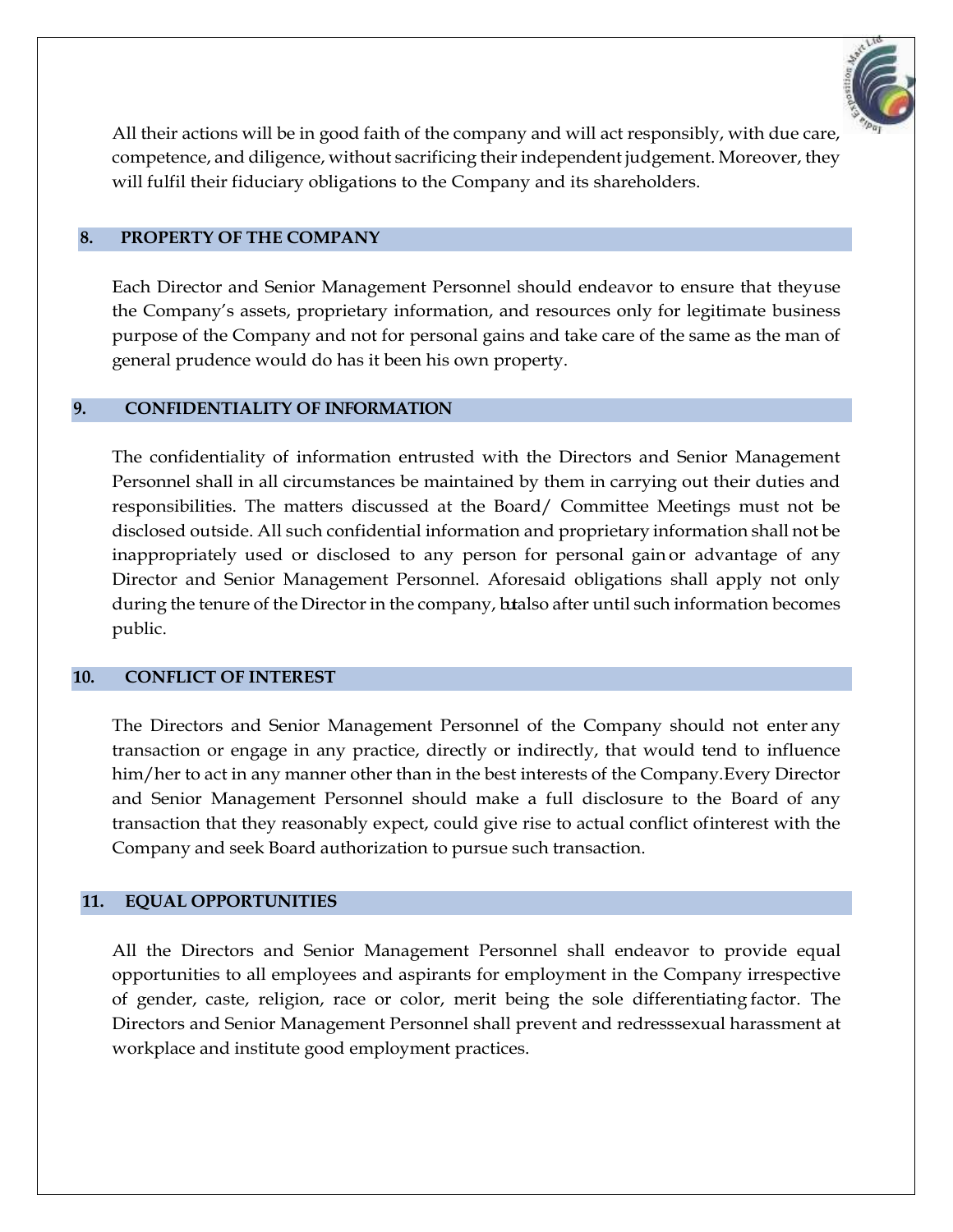

# **12. SAFETY AND FAIR DEALING**

The Directors and Senior Management Personnel shall respect safety and health of all employees and provide working conditions, which are safe and healthy. The Directors and Senior Management Personnel should endeavor to deal fairly and not seek to take unfair advantage of the Company through manipulation, concealment, abuse of privileged information, misrepresentation of material facts or other unfair dealing.

# **13. COMPLIANCE WITH APPLICABLE LAWS AND REGUALTIONS**

Compliance with applicable laws, rules and regulations will be ensured by the Directors and Senior Management Personnel in carrying out their duties and responsibilities.

In addition, if any Director becomes aware of any information that he deems constitutes evidence of a material violation of any law, rules, or regulations applicable to the Company or operation of itsbusiness, by the Company, any employee, or another Director, then such Director should bring such information to the attention of the Chairman of the Audit Committee.

#### **14. INSIDER TRADING**

Directors or the Senior Management Personnel shall not derive any benefit nor will they assist any person to derive any benefit by giving investment advice from access to some possession of information about the Company, which is not in public domain or constitutes insider information / UPSI.

#### **15. GIFTS, DONATIONS AND ENTERTAINMENT**

None of the Directors and Senior Management Personnel shall directly or indirectly, receive or offer or make, any illegal payments, remuneration, gifts, donations, or comparable benefits which are intended to or perceived to obtain business or uncompetitive favors for the conduct of its business. However, nominal gifts, which are customarily given and are of a commemorative nature, for special events.

Gift, donations, hospitality, or entertainment carried out for Company exceeding the value of Rs. 5,000 should be accepted or offered by the Directors only with the approval of the Audit Committee and in case of Senior Management Personnel, the same should be accepted and/ or offered only with the approval of the Whole-time Director and Chief Executive Officer of the Company if its value exceeds Rs. 5000.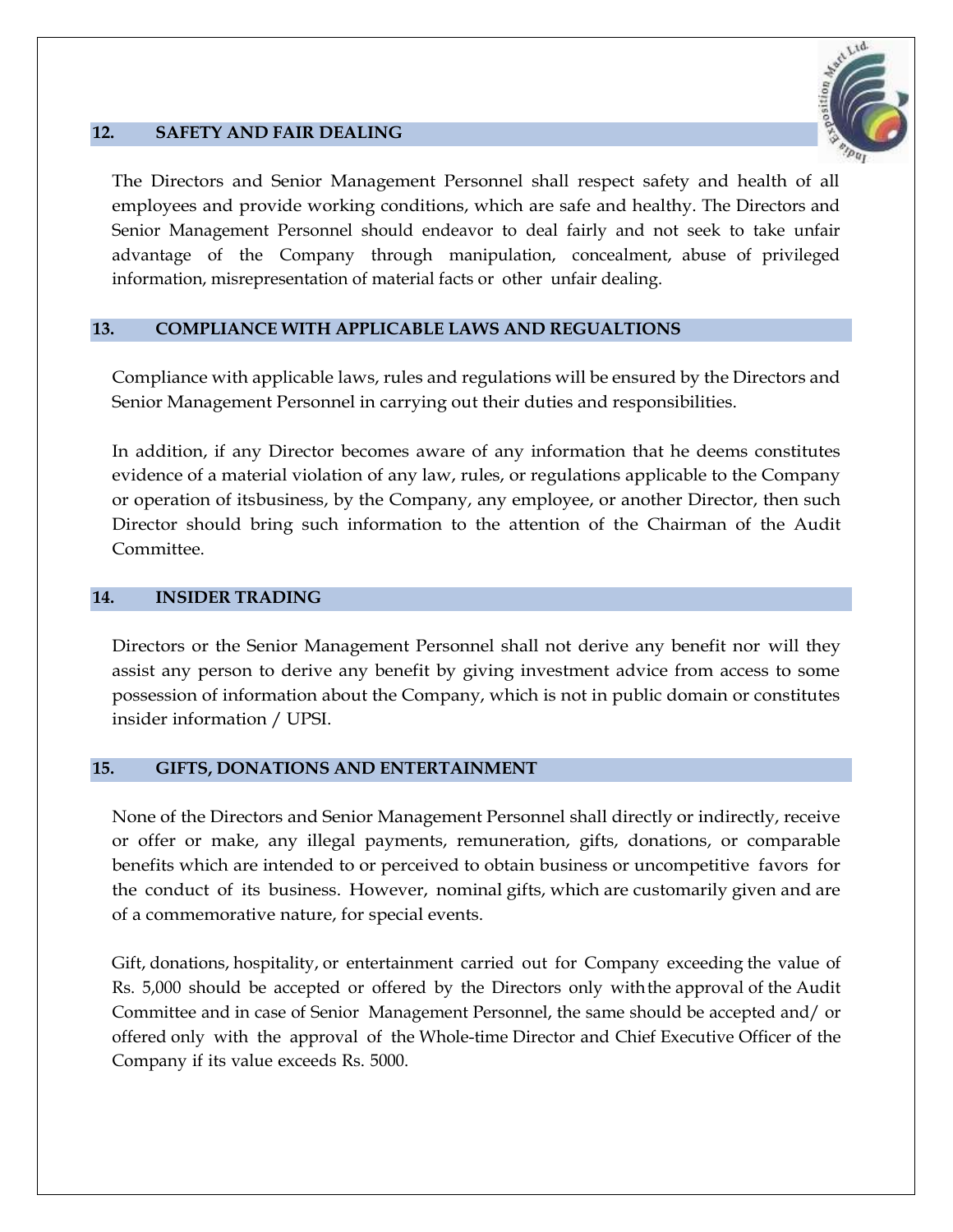#### **16. NON-COMPLIANCE**



Alleged infringements and violations of this Code may be reported to the Chairman of the Company or the Chairman of the Audit Committee and be appropriately investigated. Any waiver of this Code must be approved by the Board of Directors and if required by any applicable law or act, be publicly disclosed in the manner prescribed by the law or act.

# **17. ANTI- BRIBERY AND ANTI-CORRUPTIVE PRACTICES**

Honesty, integrity, and fair dealing are important assets in the business of the company. Consequently, all directors must ensure that the Company's reputation is not damaged by dishonesty, disloyalty, or corruption.

All the directors on Board shall ensure the adoption and further promote the anti- bribery and anti-corruptive practices in the company. They shall not themselves indulge into corruptive practices or allow or support or conceal and corruptive activities undertaken by the other directors on Board.

# **18. DECLARATION AND DISCLOSURE**

All Directors and Senior Management Personnel shall acknowledge receipt of this Codeor any modification thereto, in the acknowledgement form as at **Annexure** *–* **I** and forward the same to the Company Secretary indicating that they have received, read, understood, and agreed to comply with the Code. Further, the Board Member and the Senior Management Personnel shall also affirm/declaration the compliance with the Code on annual basis in the form as at **Annexure** *–***II**.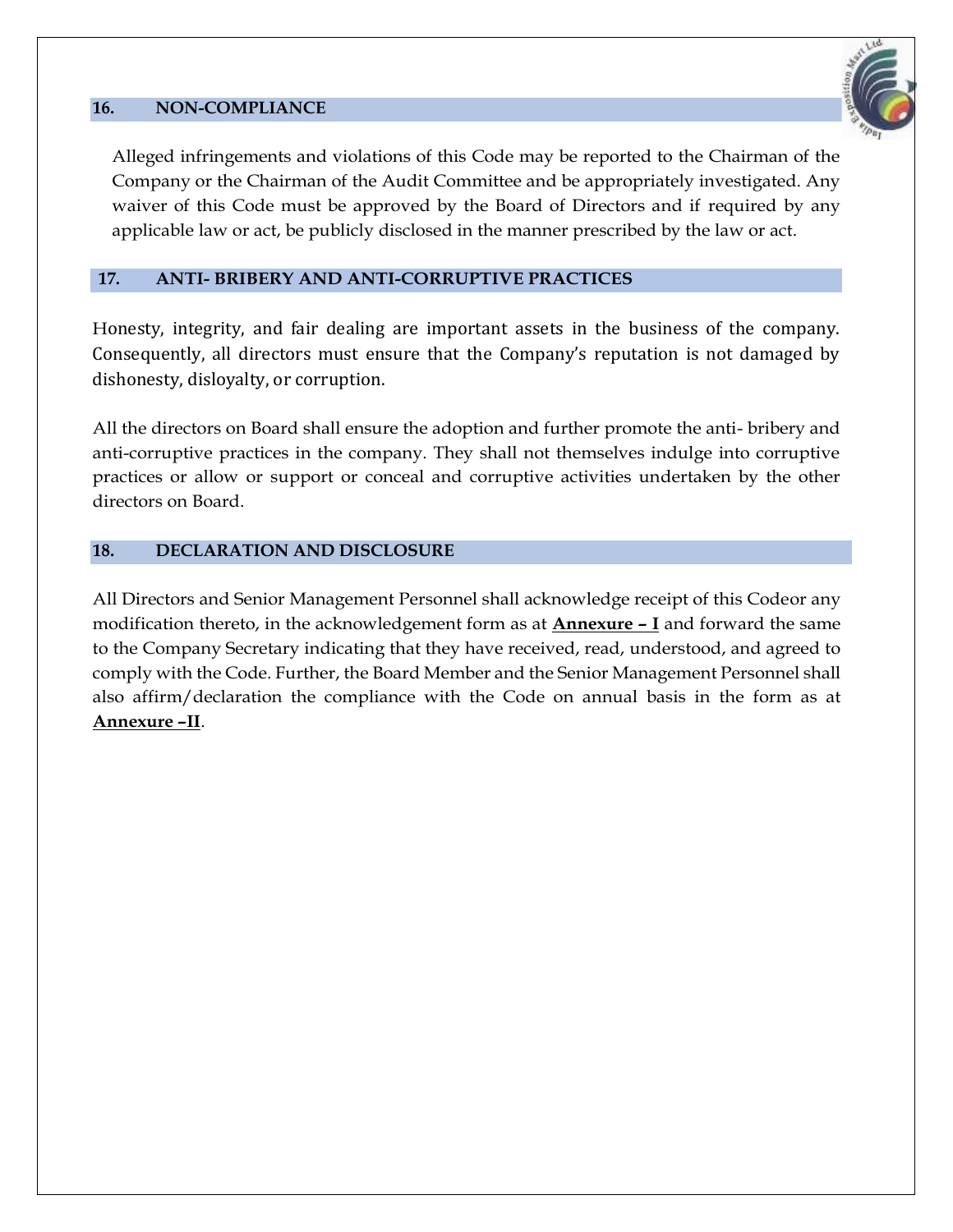#### **Annexure** *–* **I**

#### **DECLARATION**

To,

The Company Secretary & Compliance Officer India Exposition Mart Limited Plot no. 1, 210 Atlantic Plaza, Local Shopping Centre, Mayur Vihar, Phase-1, Delhi – 110091

Dear Sir/ madam

I, Mr./Mrs./Ms. (designation) have received and read the Company's Code of Conduct for Directors and Senior Management Personnel ("this Code"). I have understood the provisions and policies contained in this Code and I agree to comply with this Code.

Signature: Name: Designation:

Place: Date: